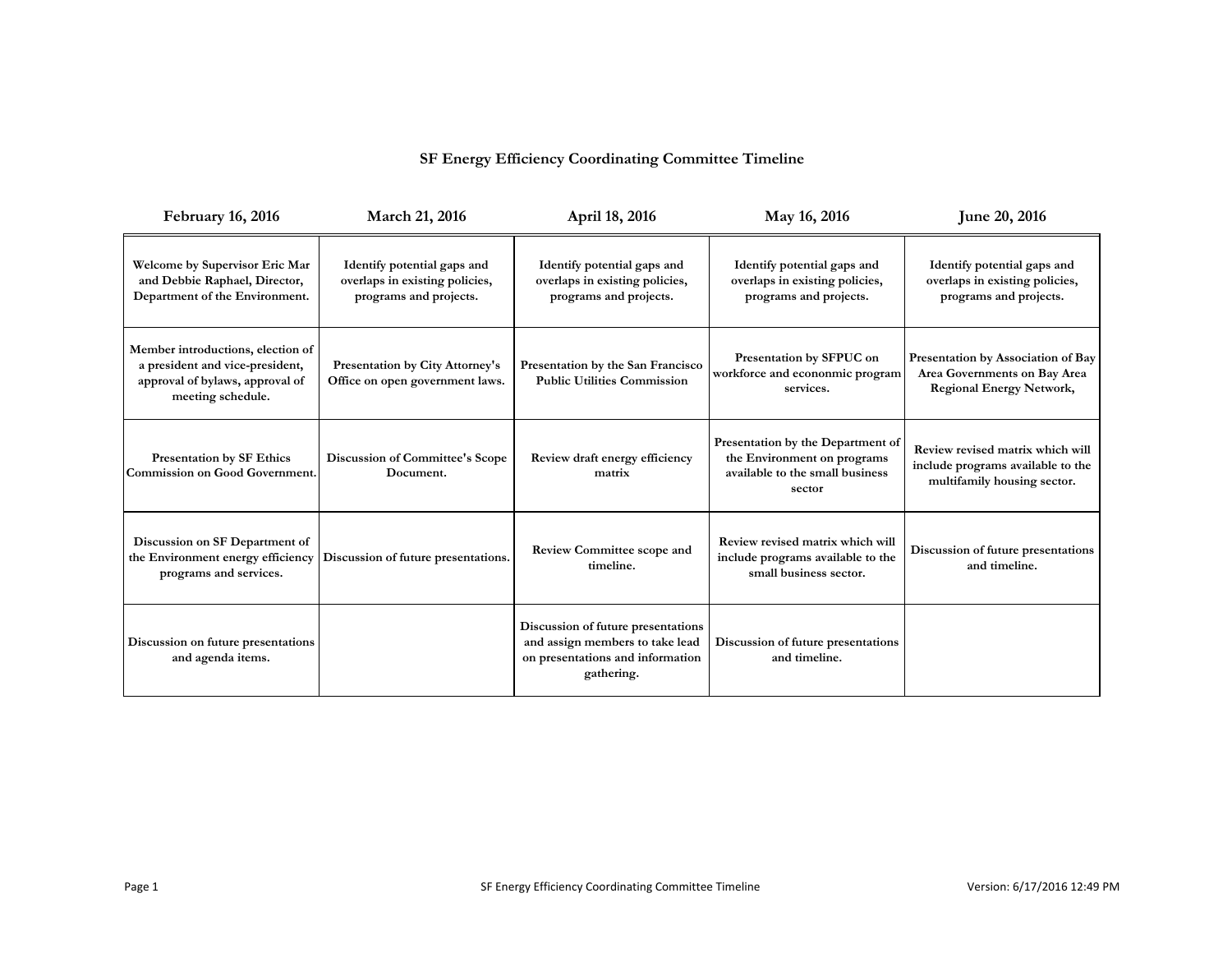## **SF Energy Efficiency Coordinating Committee Timeline**

| <b>July 18, 2016</b>                                                                                                                                                            | <b>August 15, 2016</b>                                                                                                                  | September 19, 2016                                                                                                                                                                                                   | October 17, 2016                                                | November 21, 2016                                              |
|---------------------------------------------------------------------------------------------------------------------------------------------------------------------------------|-----------------------------------------------------------------------------------------------------------------------------------------|----------------------------------------------------------------------------------------------------------------------------------------------------------------------------------------------------------------------|-----------------------------------------------------------------|----------------------------------------------------------------|
| Discuss recommendations and<br>policy standards on how SF should<br>equitably spend energy efficiency<br>monies and align programs with<br>other utility and regional programs. | Discuss recommendations and<br>policy standards on how SF should<br>equitably spend energy efficiency<br>monies and align programs with | Discuss recommendations and<br>policy standards on how SF should<br>equitably spend energy efficiency<br>monies and align programs with<br>other utility and regional programs. other utility and regional programs. | Discuss outline of report to the<br><b>Board of Supervisors</b> | Review outline of report to the<br><b>Board of Supervisors</b> |
| Presentation by SF Department of<br>the Environment on industry data.                                                                                                           | Presentation on community choice<br>aggregation in neighboring<br>communities.                                                          |                                                                                                                                                                                                                      |                                                                 |                                                                |
| Presentation by Pacific Gas and<br>Electric Company on energy<br>efficiency programs.                                                                                           |                                                                                                                                         |                                                                                                                                                                                                                      |                                                                 |                                                                |
|                                                                                                                                                                                 |                                                                                                                                         |                                                                                                                                                                                                                      |                                                                 |                                                                |
|                                                                                                                                                                                 |                                                                                                                                         |                                                                                                                                                                                                                      |                                                                 |                                                                |